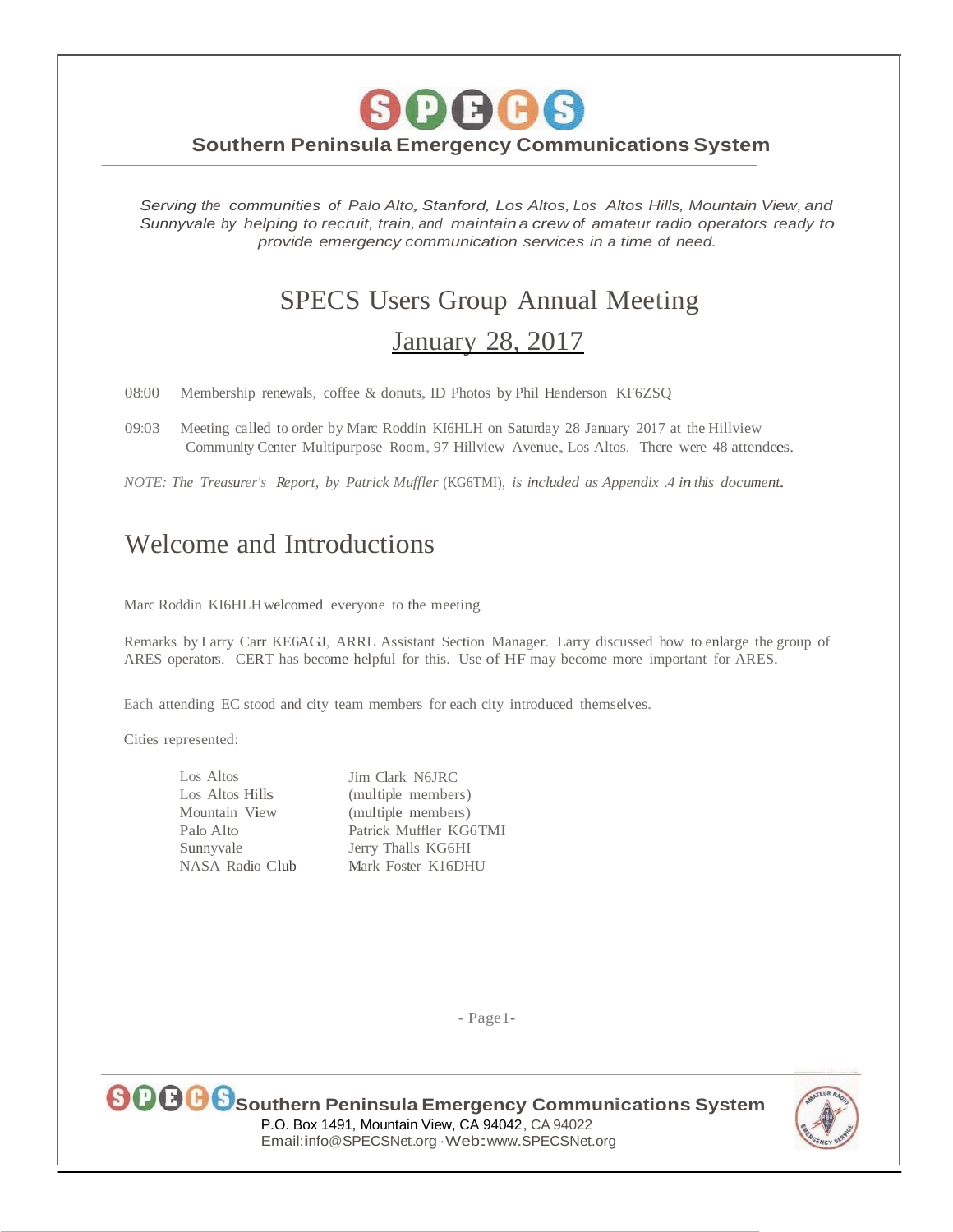

# Speaker: Stephen D. Stearns K6OIK

*Consulting Engineers, Radio Frequency and Wireless Systems*

#### **Topic: "VHF/UHF Propagation Planning for Amateur Radio Repeaters"**

Steve discussed propagation mechanisms at VHF/UHF, algorithms for propagation prediction for VHF/UHF link, system and cell planning, and available software modeling tools. He showed examples of coverage for W6ASH and Henry Coe Park repeaters.

The presentation slides are available at [http://www.specsnet.org/annual-meeting.](http://www.specsnet.org/annual-meeting) Break

Marc started the Annual Business Meeting after a break.

Minutes of the 2016 Annual Meeting were approved by acclaim.

#### **Attending Board Members:**

| Yes            | Marc Roddin             | President                            | KI6HLH |
|----------------|-------------------------|--------------------------------------|--------|
| Yes            | Neil Katin              | 1st VP                               | K2LL   |
| Yes            | <b>Jack Pines</b>       | 2nd VP                               | W1VSL  |
| Yes            | Patrick Muffler         | Treasurer                            | KG6TMI |
| Yes            | <b>Bruce Riter</b>      | Secretary                            | KE6EEX |
| N <sub>o</sub> | Paul Goldstein          | Training                             | KJ6AMM |
| Yes            | Steven Olson            | Past President                       | KI6MYE |
| Yes            | <b>Scott Overstreet</b> | RA Liaison                           | N6NXI  |
| <b>Yes</b>     | Mark Foster             | Director-At-Large, NASA-Ames ARC and | KI6DHU |
|                |                         | Palo Alto ARES                       |        |
| Yes            | Jerry Thalls            | Director-At-Large, Sunnyvale         | KG6HI  |

- Page 2 –



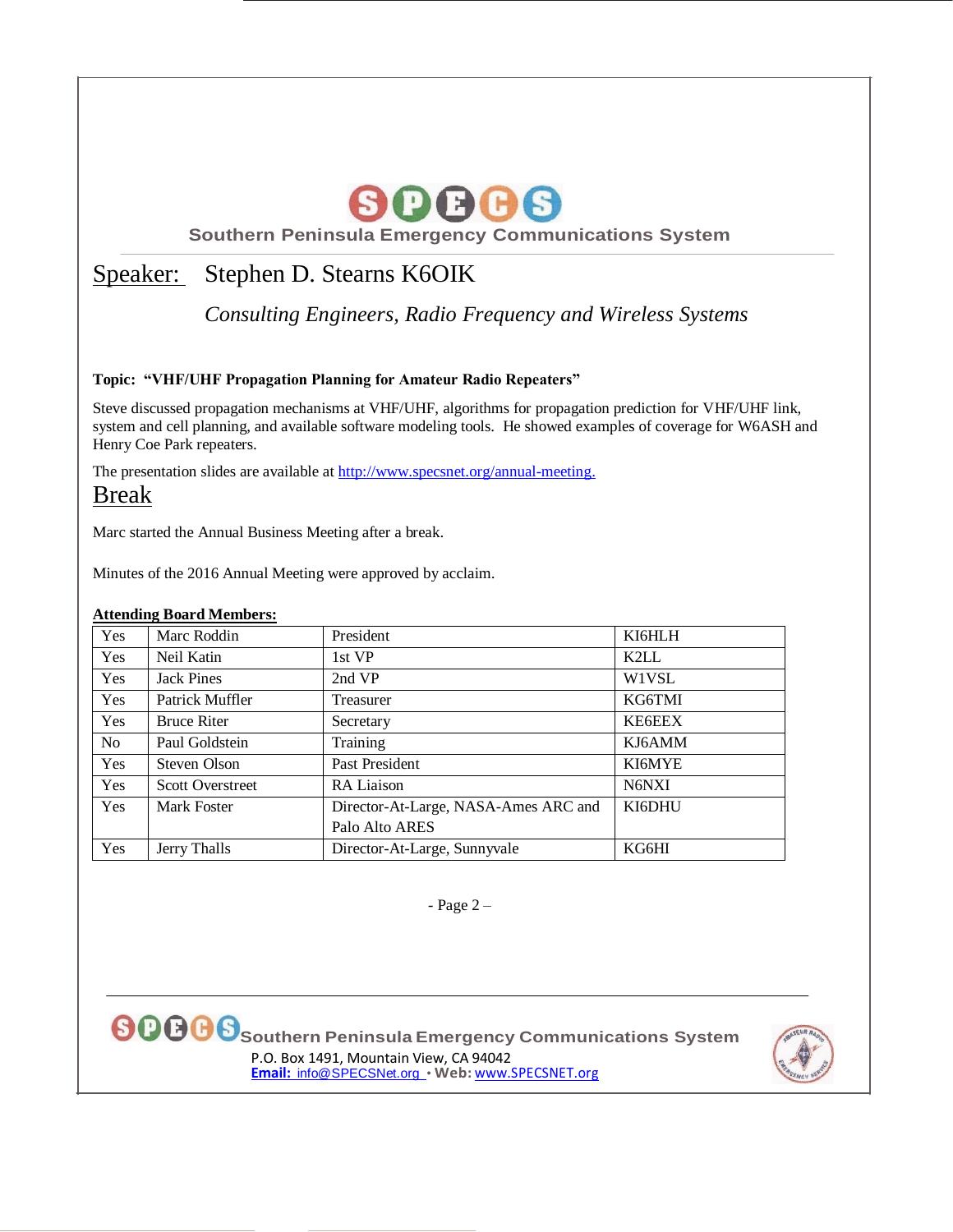

## 1st Vice President Report: Neil Katin (K2LL)

Neil reported on the 2016 flea market. It was threatening to rain and there was low turnout. Gate sales were low. SPECS losses were reimbursed by the ASVARO rainy day fund. This was the first ASVARO rainy day fund reimbursement in a decade.

This year SPECS flea market will be in April. Neil will request volunteer signups on the radio.

Longer term the flea market is in a shaky situation and declining. Many clubs are making more on coffee and donuts than gate sales. Gate sales just about cover the DeAnza College expenses.

Some clubs are talking about dropping out, and that will be the end.

### 2nd Vice President Report: Jack Pines (W1VSL)

Jack was in charge of organizing the meeting.

## Treasurer Report: Patrick Muffler (KG6TMI)

The full Treasurer report is in Appendix A.

#### Secretary Report: Bruce Riter (KE6EEX)

Website updates by Leslie Grimm have simplified membership renewal.

#### Training Officer Report: Paul Goldstein (KJ6AMM)

In Paul's absence, Marc noted that SPECS UG makes itself known at the ham cram sessions.

#### Repeater Association (RA) Report: Scott Overstreet (N6NXI)

The old hospital building is mostly gone now, where the new building will be built. SPECS will move with Verizon to the top of the new building, which will be the tallest in Mountain View.

- Page 3 -



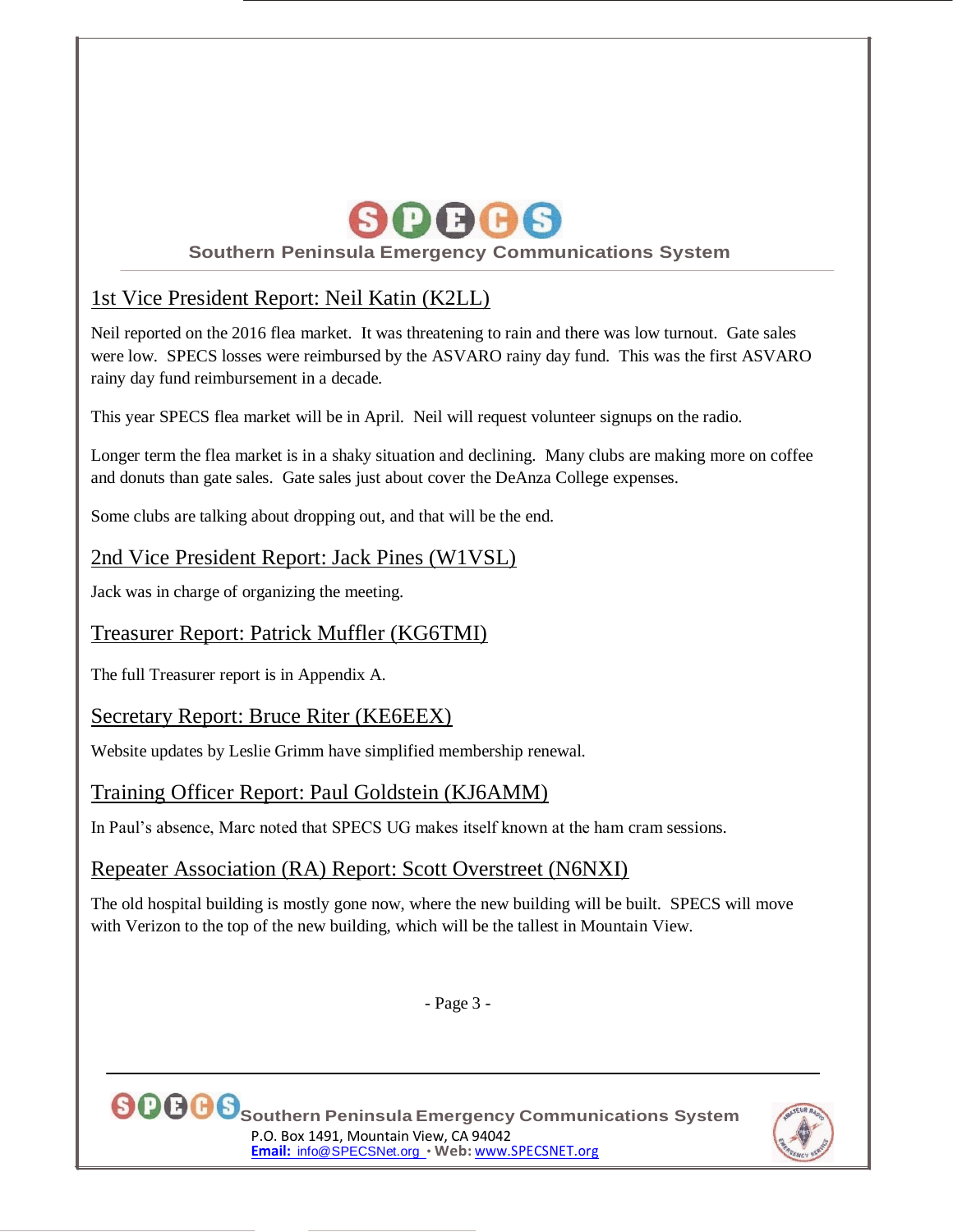

Scott and Dave Platt AE6EO are responsible for the repeater system. The 2m repeater started generating noise and was shut down. The noise may be due to an interfering signal. Scott, Dave and another volunteer have used their own equipment to build a whole new 2m repeater in the hills that is not linked to the 220 and 440 repeaters.

It is unknown if the interference is intentional. SPECS members are invited to use the 2m repeater so that the frequencies won't be lost.

The capability to link the 2m repeater to the 220 and 440 repeaters using tone codes is currently not available. Linking can be done using another repeater.

Dave Platt will talk about user codes and use of the repeaters after the meeting, with a handout for any paid-up SPECS member.

#### Election of Officers:

Marc led the election portion of the meeting. The slate of officers for 2017 from the nomination committee is:

| President: | Marc Roddin         | KI6HLH |
|------------|---------------------|--------|
| 1st VP:    | Neil Katin          | K2I.I. |
| 2nd VP:    | <b>Jack Pines</b>   | W1VSL  |
| Secretary: | <b>Grant Elliot</b> | KK6FMO |
| Treasurer: | Patrick Muffler     | KG6TMI |
| Training:  | Paul Goldstein      | KJ6AMM |

There were no nominations from the floor.

**For each office a motion was made and seconded to close and accept the respective nominee. All motions passed by acclaim.**

#### Briefing on new California "Hands-Free" law:

Dave Ricci WA6TJX discussed the new California "hands-free" law (CVC 23123.5) and its possible effect on using mobile communications equipment.

Slides of Dave's presentation are available at [http://www.specsnet.org/annual-meeting.](http://www.specsnet.org/annual-meeting) Meeting Adjourned by Marc at 11:58.

*Respectfully submitted, Bruce Riter (KE6EEX), SPECS Secretary*

- Page 4 –

 $\bigcirc$  **O O S** Southern Peninsula Emergency Communications System P.O. Box 1491, Mountain View, CA 94042 **Email:** [info@SPECSNet.org](mailto:Email:%20%20info@SPECSNet.org) • **Web:** [www.SPECSNET.org](http://www.specsnet.org/)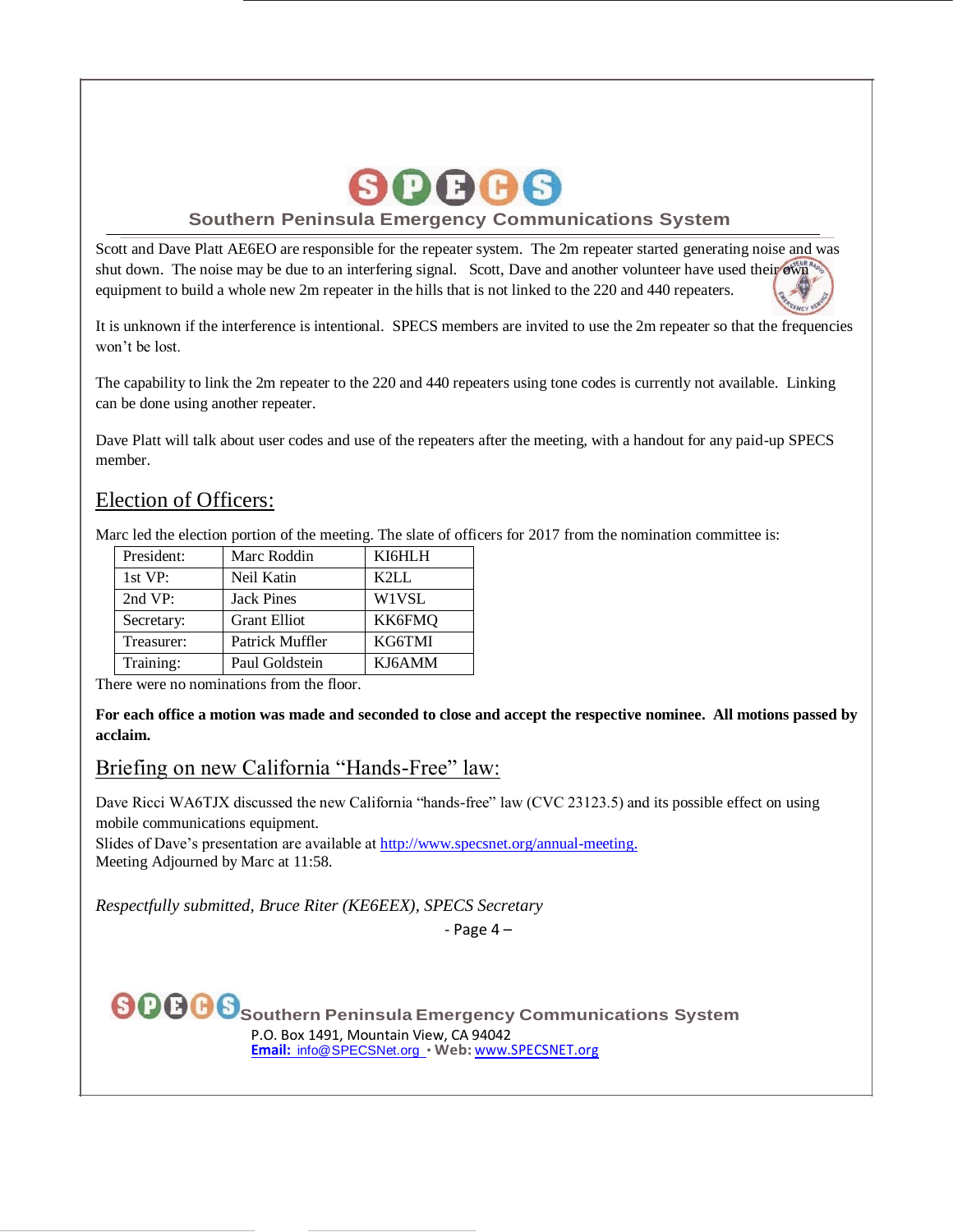

## **APPENDIX**

SPECS Users Group Treasurer's Report 01 January 2016 through 31 December 2016

SPECS Users Group assets:

|                                         | 01 Jan 2016  | 31 Dec 2016  | Change     |
|-----------------------------------------|--------------|--------------|------------|
| Regular checking account:               | \$13,310.86. | \$14,080.09  | \$769.23   |
| Business Fundamentals checking account: | \$3,000.00   | \$3,365.73   | \$365.73   |
| Certificate of Deposit 6424:            | \$10,343.50  | \$10,347.65  | 4.15       |
| Certificate of Deposit 6425:            | \$5,167.12   | \$5,169.38   | 2.26       |
| PayPal account:                         | 96.89        | 223.85       | \$126.96   |
| total assets:                           | \$31,918.37  | \$33,186.70. | \$1,268,33 |

There was one outstanding bill, a payment of \$26.00 to the California Board of Equalization for sales tax on the 2016 Flea Market concessions. This could not be paid until January 2017.

See the attached Profit and Loss Statement and attached Balance Sheet for FY 2016

Income from the Flea Market Saturday 12 March 2016 at DeAnza College was impacted by inclement weather. Several clays of rain prior to the event, and threatening skies on the morning of the event, resulted in fewer sellers than the number required to break even from gate receipts. SPECS Users Group collected \$1795.00 from the sellers for 71 parking spaces. This amount compares to \$2,681.00 for the 2015 SPECS Users Group Flea Market and is \$505.00 less than the \$2,300.00 ASVARO fee paid by SPECS on 08 February 2016. Fortunately, ASVARO had a Rainy Day Fund that covered this shortfall of \$505.00.

The only payment to the SPECS Repeater Association in 2016 was the usual transfer of *1/2* of Flea Market profit.

SPECS Users Group had a total of 133 dues-paying members in 2016. 72% indicated that they are ARRL members.

Respectfully submitted,

Patrick Muffler, KG6TMI Treasurer, SPECS Users Group

-Page 5-

**Southern Peninsula Emergency Communications System** P.O. Box 1491, Mountain View, CA 94042 **Email:** [info@SPECSNet.org](mailto:Email:%20%20info@SPECSNet.org) • **Web:** [www.SPECSNET.org](http://www.specsnet.org/)

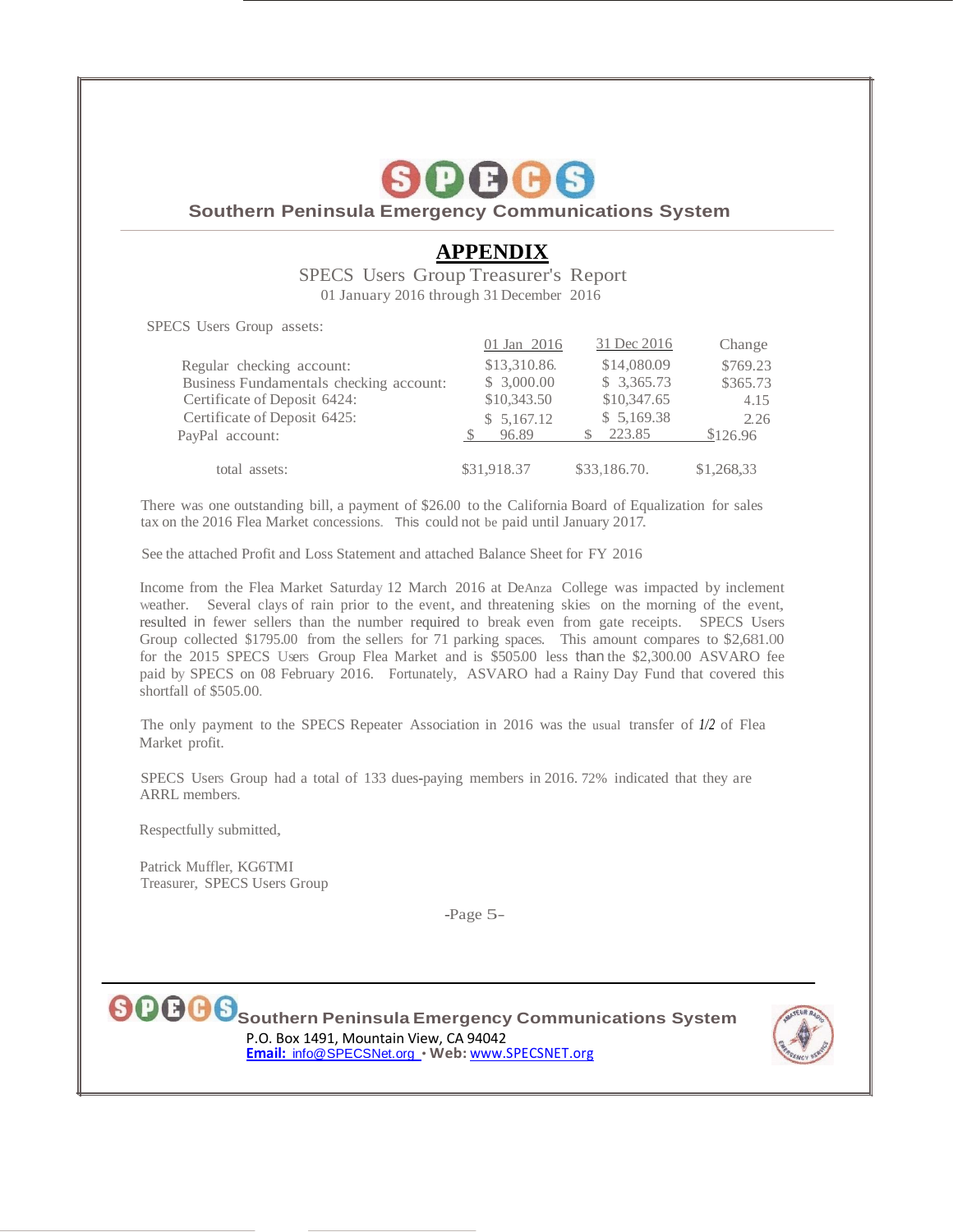80006

# **SPECS Users Group Balance Sheet As of December** 31, **2016**

|                                        | Dec. 31,2016 |
|----------------------------------------|--------------|
| <b>ASSETS</b>                          |              |
| <b>Current Assets</b>                  |              |
| Checking/Savings                       |              |
| B of A Main 8990                       | 14,080.09    |
| B of A Secondary 4347                  | 3,365.73     |
| PayPal                                 | 223.85       |
| <b>B</b> of A CD 6424                  | 10,347.65    |
| <b>B</b> of A CD 6425                  | 5,169.38     |
| Total Checking/Savings                 | 33,186.70    |
| <b>Total Current Assets</b>            | 33,186.70    |
| <b>TOTAL ASSETS</b>                    | 33,186.70    |
| <b>LIABILITIES &amp; EQUITY</b>        |              |
| Liabilities                            |              |
| <b>Current Liabilities</b>             |              |
| Other Current Liabilities              |              |
| Franchise Tax Board                    | 26.00        |
| <b>Total Other Current Liabilities</b> | 26.00        |
| <b>Total Current Liabilities</b>       | 26.00        |
| <b>TOTAL LIABILITIES</b>               | 26.00        |
| <b>EQUITY</b>                          |              |
| <b>Opening Balance Equity</b>          | 31,918.37    |
| Net Income                             | 1,242.33     |
| <b>TOTAL EQUITY</b>                    | 33,160.70    |
| TOTAL LIABILITIES & EQUITY             | 33,186.70    |

-Page 6